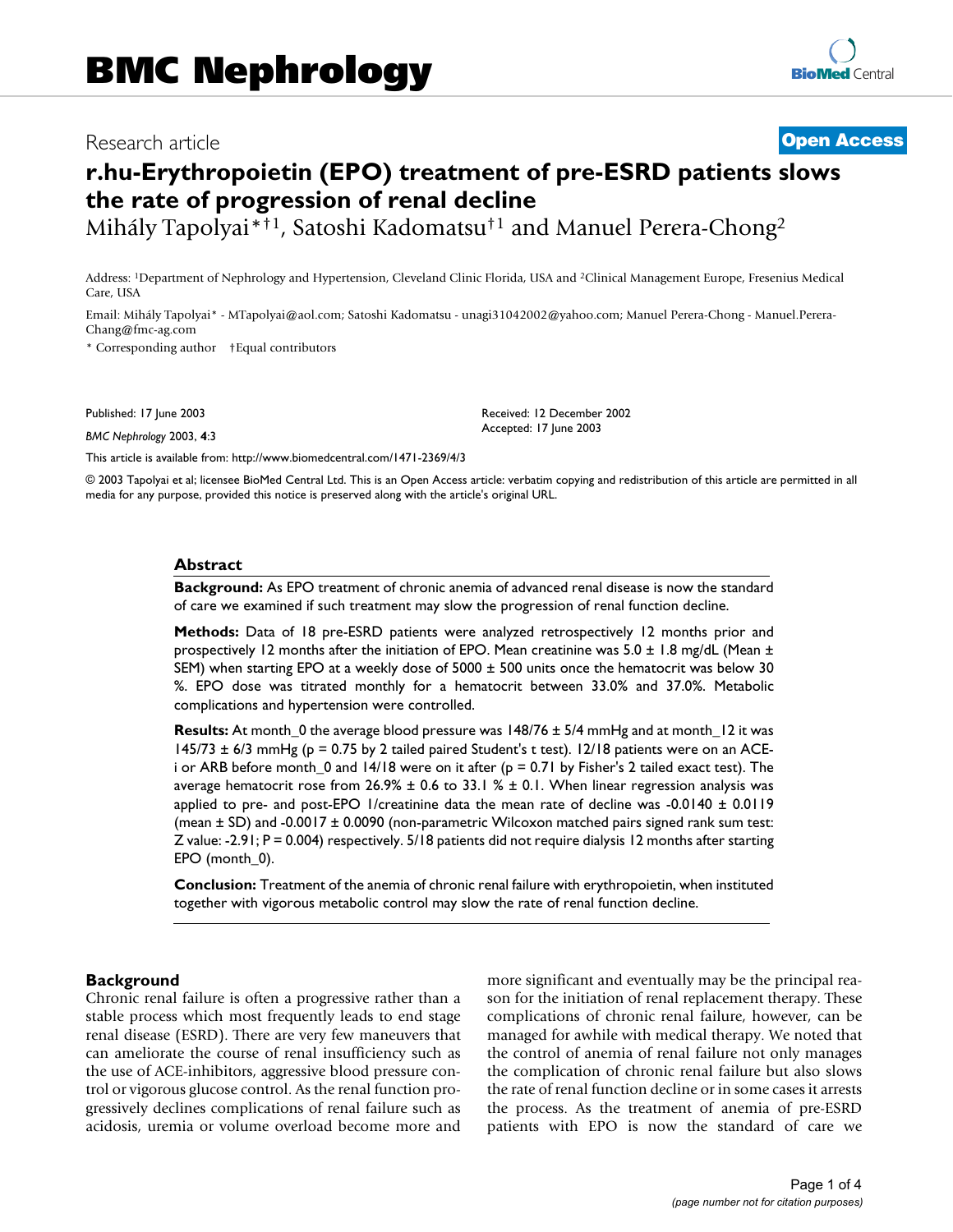investigeted whether such treatment may indeed slow the progression of renal function decline.

# **Methods**

### *Study design*

This is a prospective, observational-clinical cohort study of patients treated for cohort anemia. Data were analyzed to compare the rate of progression of renal disease based on serum creatinine values before the initiation of human recombinant erythropoietin (EPO) [Procrit® by Ortho Biotech] and after.

## *Inclusion criteria*

Adult patients who developed a renal disease who progressed to the stage requiring treatment of their anemia by subcutaneous EPO. Patients had to have at least three months' data prior to the EPO therapy followed by at least three months' data after therapy was started in our outpatient nephrology clinic at a tertiary referral center. Data of patients of any renal disease with a severe renal failure were examined including glomerulonephritides, lupus nephritis, diabetic nephropathy and unknown renal diseases.

## *Exclusion criteria*

Transplant recipient status, acute renal failure or anemia identified as other than secondary to chronic renal failure were exclusion criteria.

# *Methods*

Patients with severe renal failure were identified at the time of initiating EPO treatment in a clinical setting. Data of 35 such patients were examined and 18 qualified for data analysis. Data were analyzed in a retrospective manner 1 year prior and prospectively one year after the initiation of EPO. The mean age of patients was  $67.3 \pm 0.05$ (Mean  $\pm$  SEM) years at the start of the observation, 2 were African Americans and one was Hispanic, 6 patients were women and 7 had type II diabetes mellitus. The exact pathology for the renal failure was not known in the majority of patients, but one was known to have polycystic kidney disease. The patients' mean creatinine was  $5.0 \pm 1.8$  mg/dL at the time of starting subcutaneous EPO at a starting weekly dose of  $5000 \pm 500$  units depending on the degree of anemia when the patient's hematocrit was less than 30 mg%. EPO dose was adjusted monthly to keep the hematocrit between 33.0% and 37.0%. All patients were monitored with monthly physical examination as well as laboratory tests that included hemoglobin, hematocrit, iron saturation, Blood Urea Nitrogen, creatinine and electrolytes. Iron was supplemented by oral iron preparations described to be taken daily but when the iron saturation reached less than 20% then intravenous iron dextran was given in an outpatient setting in divided doses to reach 1 gm per course. Metabolic acidosis was

controlled to keep the "CO2" (bicarbonate) on the electrolyte panel greater than 22 mmol/L by either oral sodium bicarbonate or sodium citrate. Potassium was primarily controlled by controlling the metabolic acidosis, diuretics or occasionally by oral sodium polystyrene. Blood pressure control was maximized with a preference for an angiotensin converting enzyme inhibitor (ACE-i) or angiotensin receptor blocking agent (ARB). A nephrologist saw all patients monthly.

# *End points*

Patients were monitored and their data collected until they required dialysis or death (there was none) or lost to follow up (1/18) whose data were censored. Necessity for dialysis was decided when patients started to have uremic symptoms or metabolic complications that could no longer be managed medically.

# **Results**

5 of the 18 patients did not require dialysis at the end of the 12 months period after starting EPO (month\_0). At month 0 the average blood pressure was  $148/76 \pm 5/4$ (mean  $\pm$  SEM) mmHg and at month 12 the mean blood pressure was  $145/73 \pm 6/3$  mmHg (p = 0.75 by 2 tailed paired Student's t test). 12/18 patients were on an ACE-i or ARB before month 0 and  $14/18$  were on it after (p = 0.71 by Fisher's 2 tailed exact test). After starting EPO the average hematocrit rose from  $26.9 \pm 0.6$  to  $33.1 \pm 0.1$ where they were maintained. When linear regression analysis was applied to pre- and post-EPO 1/creatinine data the mean rate of 1/creatinine decline was  $-0.0140 \pm$ 0.0119 (mean  $\pm$  SD) and -0.0017  $\pm$  0.0090 (using the non-parametric Wilcoxon matched pairs signed rank sum test: Z statistical value of -2.91 which corresponds to a two tailed  $P = 0.004$ ) respectively. The slope of the creatinine rise changed to a negative value in 6 of the 18 patients' case with this treatment indicating actual reversal.

# **Discussion**

Although treatment the anemic complication of renal failure has been available since the late 1980's when EPO became available treatment of it was delayed perhaps because of initial concerns that EPO treatment may actually worsen the progression of renal disease. This suspicion was based on rat studies that indicated that perhaps anemia has a nephro-protective effect and the correction of it would accelerate renal injury [1,2]. However, in a double-blind placebo-controlled clinical trial there was no adverse renal effect demonstrated over a 12-week period [3] as expressed by 1/creatinine versus time. Similarly, in a 24-week prospective open-label study the rate of decline in kidney function was not altered by the use of EPO [4]. We also used 1/creatinine values as the index of renal function instead of creatinine because of the linear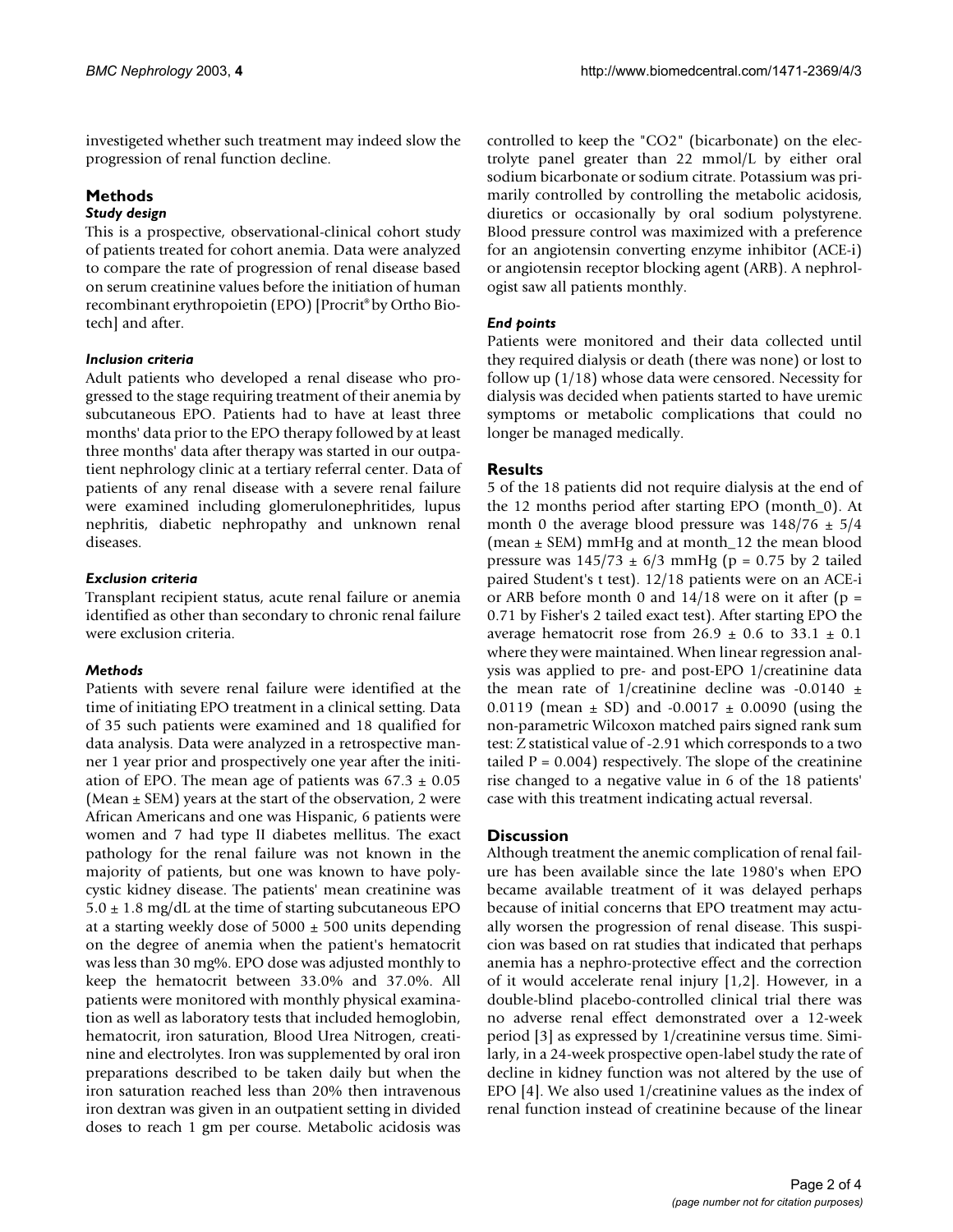

#### **Figure 1**

**1/creatinine values before and after EPO treatment**. The rate of progression of renal function decline as reflected by the linear regression lines slowed from -0.0140 dL/mg·month  $\pm$  0.0119 (mean  $\pm$  SD) to -0.0017 dL/mg·month  $\pm$  0.0090 (nonparametric Wilcoxon matched pairs signed rank sum test: Z statistical value of -2.91 which corresponds to a two tailed P = 0.004) after starting EPO at Month 0.

correlation of 1/creatinine with the glomerular filtration rate as opposed to the pure creatinine values [5,6].

Lim at al. [7] who also compared the slopes of linear regression lines of the renal function of 26 patients over 24 months found that neither EPO administration nor a normal hematocrit had any adverse effect on the renal function. Others [8] have also confirmed that normalization of the hematocrit with EPO does not accelerate the loss of the residual renal function.

Our findings indicate that the treatment of anemia of chronic renal failure may prolong the renal survival. This is consistent with others' findings. A pediatric study from Germany by Krmar et al.[9] as well as by Kuriyama [10] who compared treated and untreated patients had similar

results. When compared, the treated patients had a lower rate of progression of the renal decline in both studies albeit the number of patients in the pediatric study was 11 thus no statistical significance could be shown.

Recently, Jungers [11] also found that the rate of progression of renal failure is slower in patients who receive EPO than those who do not with a delayed need for initiation of dialysis.

The possibility of explanations is rather wide. One could speculate better oxygen delivery to the ischemic tissues may be responsible for this beneficial effect. This process would lower the ischemic burden perhaps by beneficial effects of EPO on endothelial dysfunction as evidenced by thrombomodulin/ creatinine ratios when treated with